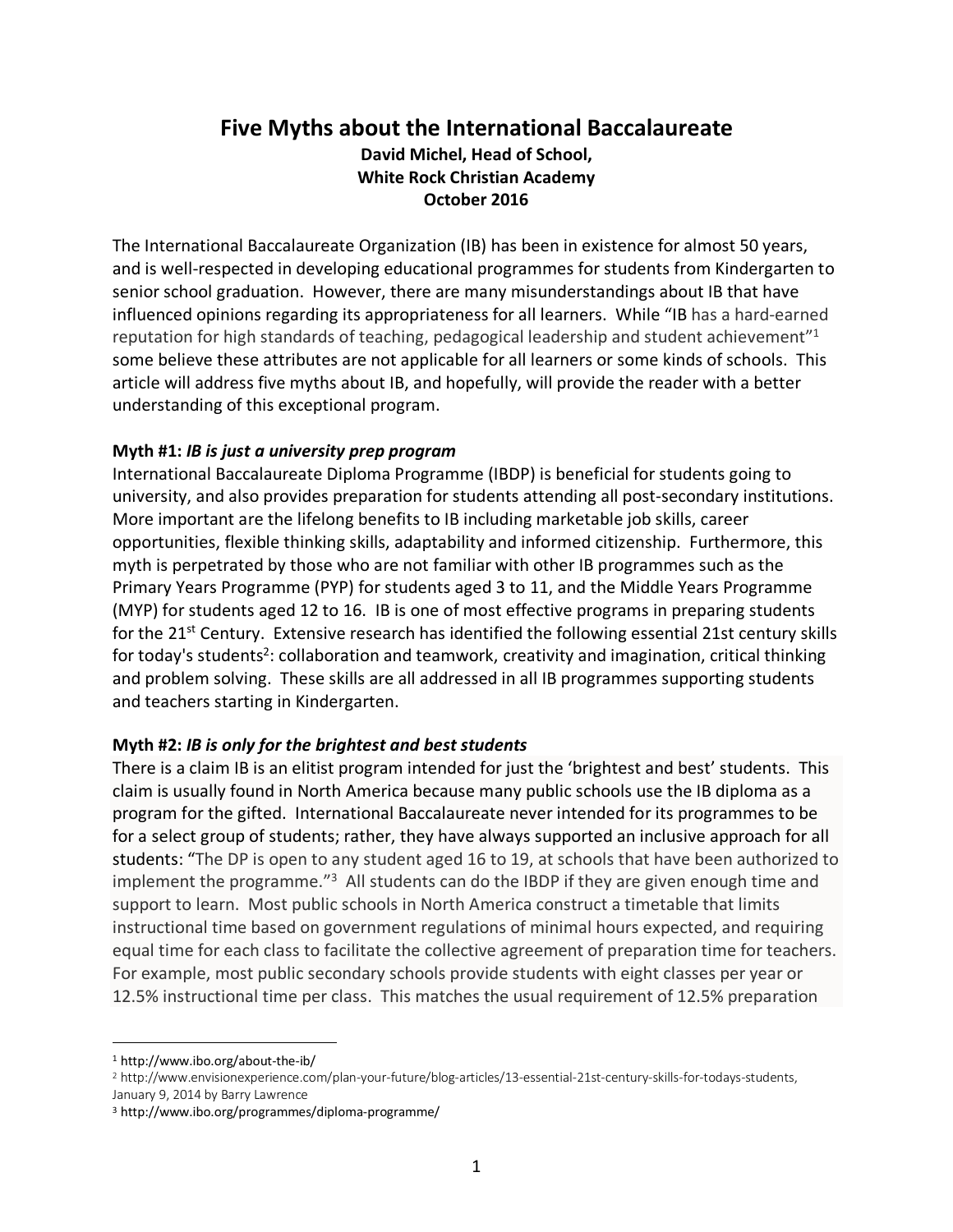time for teachers.<sup>4</sup> If instructional time is limited, as it is in public schools, then it is fair to assume only the brightest and best students are able to successful obtain the IB diploma. Private and independent schools can be more flexible in developing timetables with more instructional time which can support all students learning the IB, including students with special assessment needs.<sup>5</sup>

Throughout North America, school systems have recognized IBDP courses as equivalent to government courses. For example, IBDP English is a two-year course, and when completed the government will recognize IBDP English as equivalent to its own English 11 and English 12 courses. This means students will first receive credits toward the government graduation diploma, and then work toward the IB diploma, if all the necessary requirements for the IBDP are met. It is very possible an IBDP student would not meet the IB diploma requirements, but still graduate with the government diploma. Regardless, the IB approach to learning better prepares students for any post-secondary experience.

It should also be noted the PYP and the MYP must be provided to all students in the school for authorization to implement the programmes.

## **Myth #3:** *IB is a challenging and difficult program*

The IBDP is a challenging program, but expectations are not higher than government standards, just different. The IB approaches to learning encourage students to develop competencies rather than just content. Assessment in the IBDP is also different as students are evaluated using a 7-point scale, and post-secondary institutions believe IBDP scores are more reliable because of its standardize testing. For example, students take exams at the end of the twoyear course that are the same exams written by IBDP students all over the world. Universities also convert the IBDP score to a percentage that indicates respect for students learning through the IBDP. For example, the University of British Columbia will assign percentages and convert IB scores as follows: **7** - 96% - 100%; **6** - 90% - 95%; **5** - 86% - 89%; **4** - 76% - 85%; **3** - 70% - 75%. 6

The following descriptions of the PYP and MYP also address these programmes as suitable for all learners:

"By choosing to implement the PYP, schools will develop students' academic, social and emotional wellbeing, focusing on international-mindedness and strong personal values. The PYP nurtures independent learning skills, encouraging every student to take responsibility for their learning. The PYP incorporates local and global issues into the curriculum, asking students to look at six related, transdisciplinary themes and to consider the links between them. The themes include 'who we are', 'where we are in place and time' and 'how the world works'.<sup>7</sup> It prepares students for the intellectual challenges of further education and their future careers,

 <sup>4</sup> Relates to British Columbia public school contract agreements with teacher unions.

<sup>5</sup> IBDP Candidates with Special Needs Assessment document, May 2011

<sup>6</sup> UBC Entrance requirements

<sup>7</sup> http://www.ibo.org/programmes/primary-years-programme/what-is-the-pyp/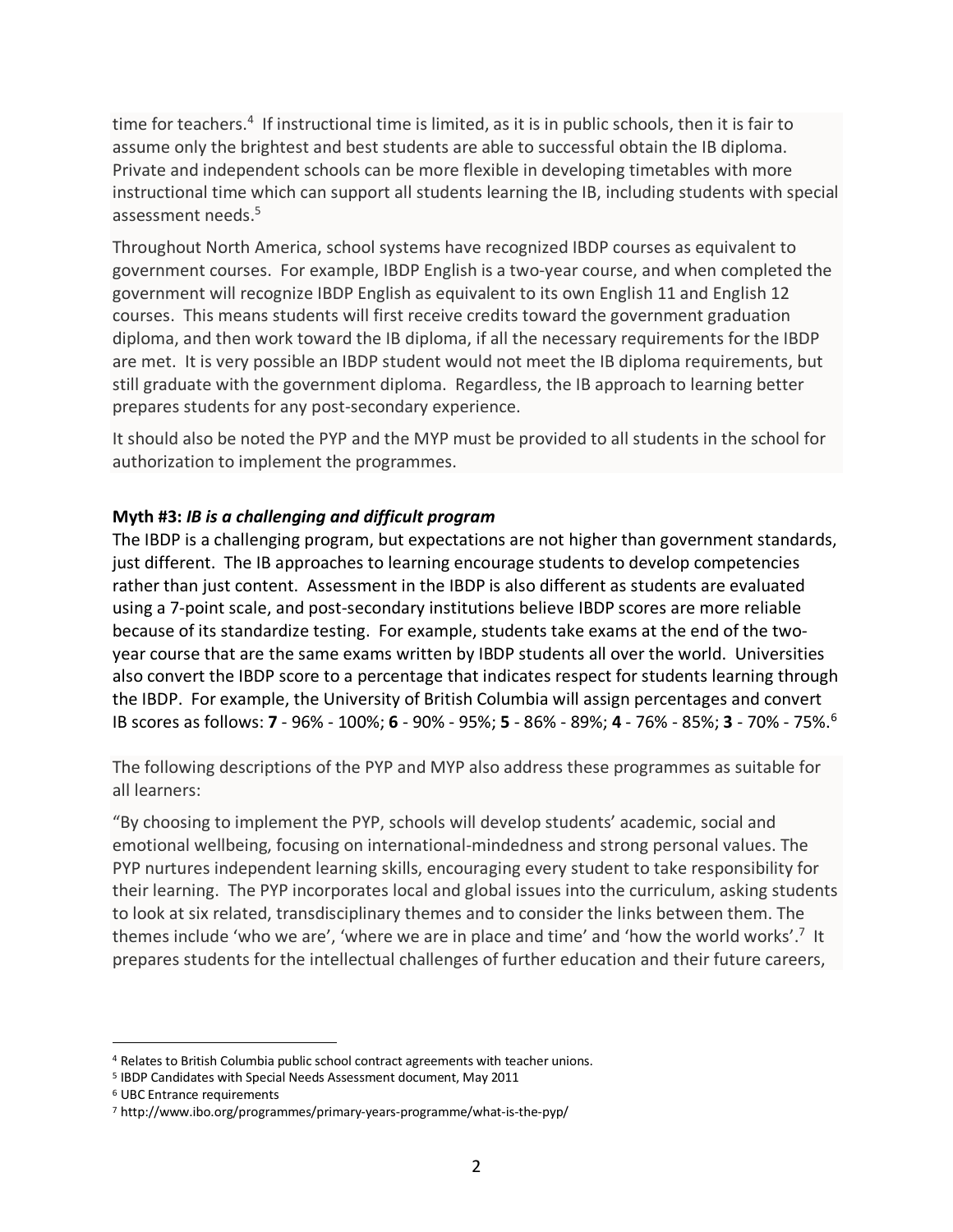focusing on the development of the whole child as an inquirer, both in the classroom and in the world outside."8

"The MYP is a challenging framework that encourages students to make practical connections between their studies and the real world. The MYP is inclusive by design; students of all interests and academic abilities can benefit from their participation. Implementation of the MYP is a whole-school endeavour, although the programme can accommodate academicallyselective models."9

## **Myth #4:** *IB is only for students*

While all students clearly benefit from an IB education, there is another group who value the opportunity to be involved – the teachers. IB offers quality professional development and many teachers believe it transforms their pedagogical skills. There are few, if any, other programs that get full support and backing from all teachers. Authorization of an IB programme is also conditional on all teachers supporting IB through training and its development in the school. "The IB supports schools and teachers to provide a rigorous, highquality education, offering professional development that improves pedagogy and leadership."10

Collaboration is another important element for IB teachers. "A collaborative culture is at the core of many IB World Schools. It's not just about students working together, fostering a community of experience and learning, but also includes teachers and staff. Research and case studies suggest that by forming a network of resources, support, and guidance, teachers feel more comfortable in their roles, which subsequently has a positive effect on students."<sup>11</sup>

# **Myth #5:** *IB is not a good fit for Christian schools*

There are only a few Christian schools offering IB programmes, probably because of some of the myths above, and many Christian schools believe it is inconsistent with a Christian worldview. However, there have been recent changes in IB to be more inclusive with faithbased schools. Also, faith-based schools need to understand how IB can better prepare their students for the future, and the IB approaches to learning need not be inconsistent with the school's core purpose and values. "The IB learner profile describes a broad range of human capacities and responsibilities that go beyond academic success, and is considered the core of all IB programmes."<sup>12</sup> The IB learner profile represents 10 attributes valued by IB World Schools. It is believed these attributes, and others like them, can help individuals and groups become responsible members of local, national and global communities.<sup>13</sup> One of the attributes is 'risk-takers', and schools can now replace this attribute with 'courageous', which might better reflect the Christian perspective, and schools can also add other attributes which

 <sup>8</sup> http://www.ibo.org/programmes/primary-years-programme/what-is-the-pyp/

<sup>9</sup> http://www.ibo.org/programmes/middle-years-programme/

<sup>10</sup> http://www.ibo.org/

<sup>11</sup> http://blogs.ibo.org/blog/2015/07/30/collaborative-teaching-transforms-the-classroom/

<sup>12</sup> http://www.ibo.org/benefits/learner-profile/

<sup>13</sup> The IB learner profile